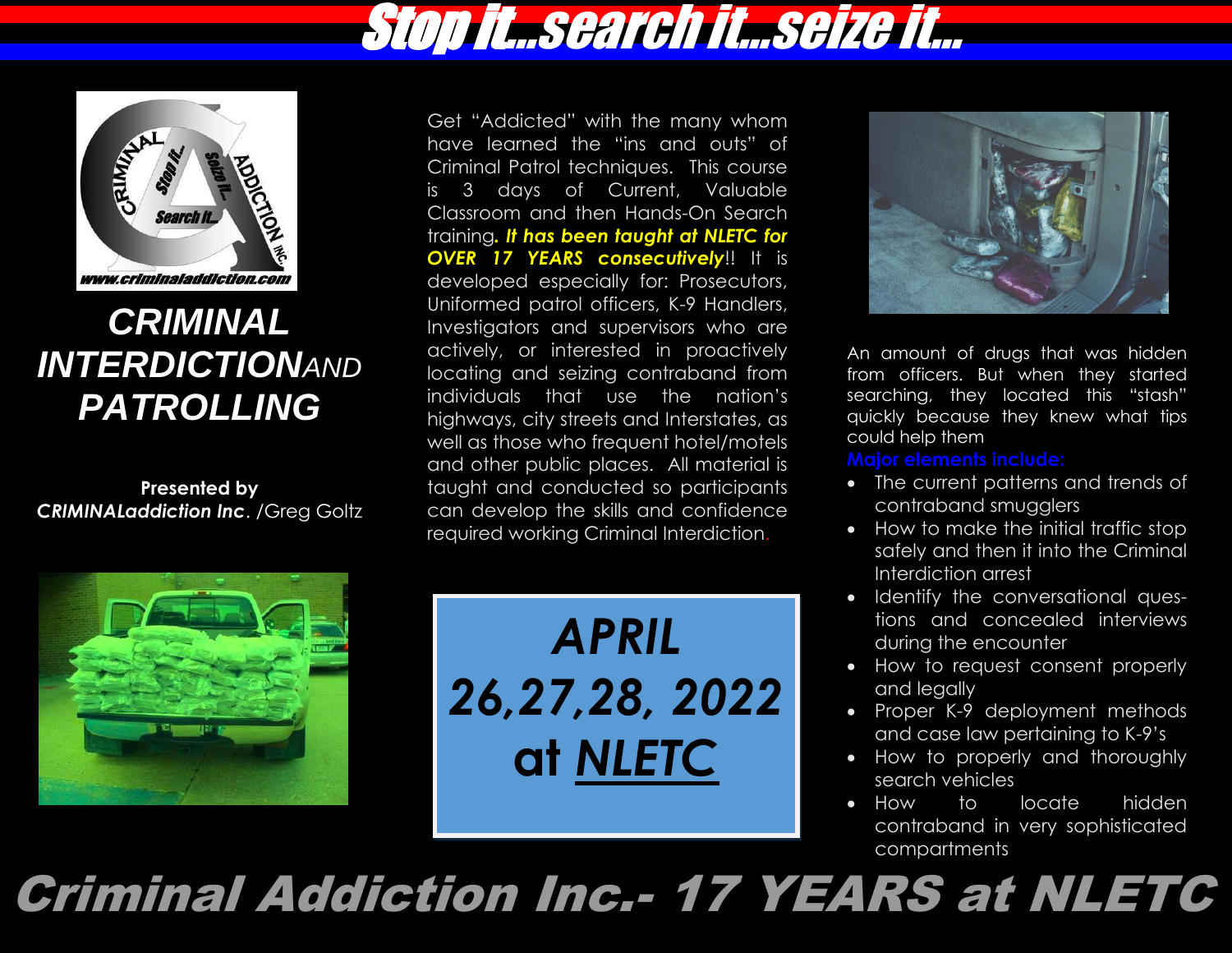• Current methods of contraband packaging

- **How to make Controlled Deliveries**
- **Real life, In-Car camera footage of Criminal Interdiction arrests and contraband locations**
- **Hundreds of current photos of actual arrests, compartments etc…**
- **Up to date case law**
- **How Drugs are tied to some Terrorist networks cells and how to stop them**
- **Proper way to make currency seizures using Asset Forfeiture**
- **Binded course outline manual for each student to keep for court or future reference**
- **Identify how to be more officer safety conscious**
- **Actual Compartment displays**
- **Hands on Searching of locating real life packages in "trapped-out vehicles"**
- **And most importantly how to do all this legally and correctly**

### **Special Requirements: A thirst for gaining an insight on properly doing Criminal Interdiction arrests.**



 *officer who uses Over 1000 lbs. of marijuana seized by an the techniques.*





Greg Goltz is a 33 year veteran trooper. He is the instructor for his agency in Criminal Interdiction- Patrolling and has instructed **Criminal** 

Interdiction/Patrolling to

thousands of law enforcement officers and their agencies from all over the United States. Greg is a veteran Police Service Dog handler, Firearms instructor and Team Leader for SWAT. He also worked very successfully in undercover operations purchasing illegal drugs of all kinds.

While working in the Uniform division he has seized millions of dollars in United States drug related currency and literally thousands of pounds of contraband all while making normal traffic stops that he turned into Criminal Interdiction arrests/seizures. He is a declared Expert witness in both the State and Federal court systems and actively testifies about this subject matter for his own arrest cases as well as he is called upon for Expert testimony. He has received numerous awards for his Interdiction efforts and the training he provides, and currently has several "*record size"* seizures. He also has made presentations about this subject matter to several Governors. Greg is also responsible for very important case law that better enables officers to do this work including the now important United States v. Morgan, Walker, Jones. He still works the road and still actively pursues these criminals during his everyday encounters. He also still works with other officers who have had tremendous success using these techniques. Join him, as he wants to spread his knowledge of catching "bad guys" and learn firsthand from individuals who are out there every day working the "ins and outs" of criminal interdiction / patrolling.

**Call Greg at (402) 631-9711 if you are interested or have any questions. References and testimonials available if desired. Or go to [www.criminaladdiction.com](http://www.criminaladdiction.com/) or**